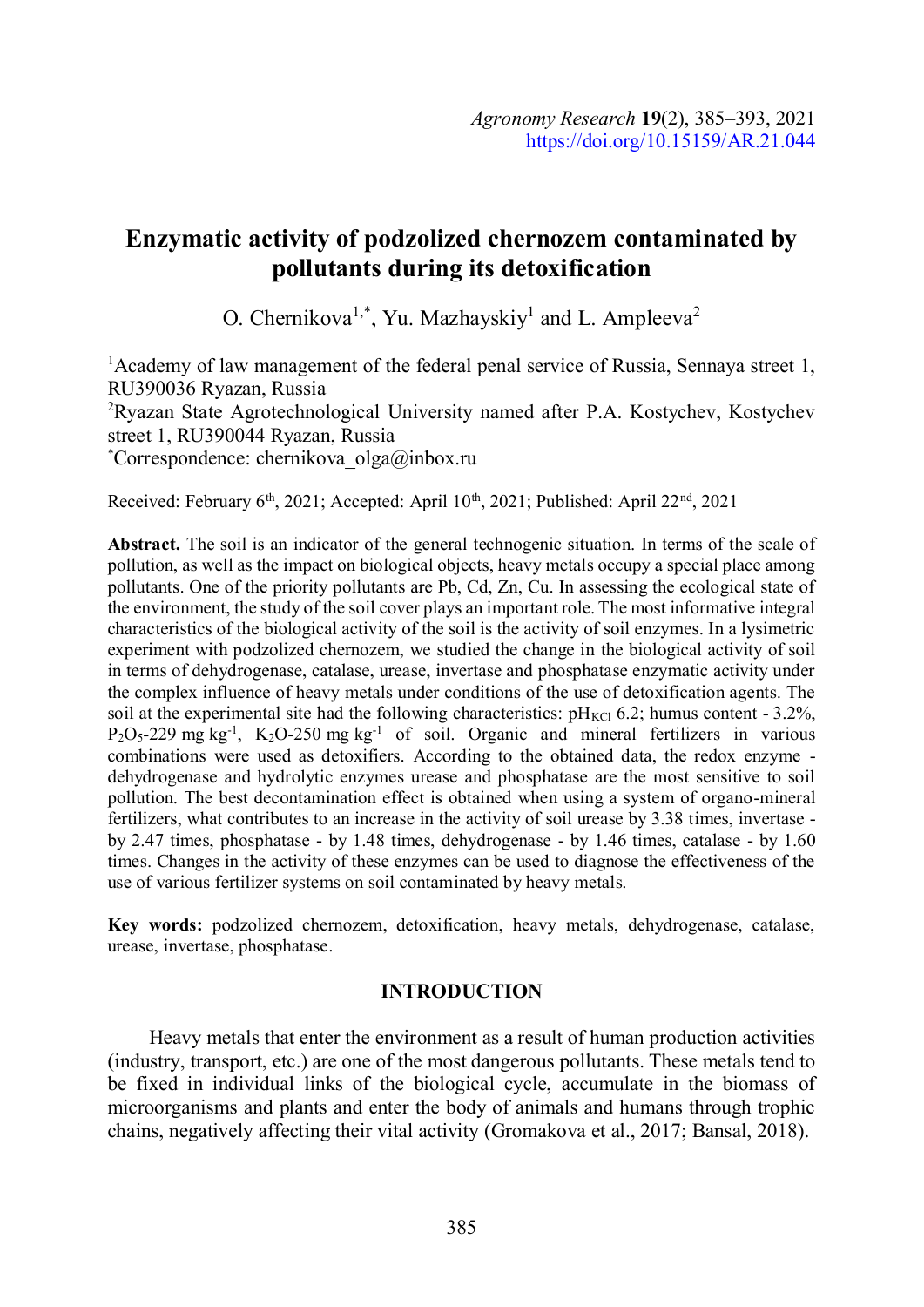Heavy metals are among the most dangerous toxicants for human health. They are classified as thiol poisons that block sulfhydryl groups of proteins and disrupt metabolic processes in the body (at low doses), in large doses they can act as blockers and other functionally active groups of proteins - amine, carboxylic, etc (Godwill et al., 2019).

Soil is a unique natural formation in which the interaction of living and non-living matter is most intense, where biological and biogeochemical cycles of substances are formed.

Of the many indicators of the biological activity of the soil, soil enzymes are of great importance. Their diversity and richness make it possible to carry out successive biochemical transformations of organic residues entering the soil.

In terms of enzymatic diversity and enzymatic pool, the soil is the most diverse system. The transformation of animal and plant residues into humic substances is a complex biochemical process that takes place with the participation of extracellular enzymes immobilized by the soil, as well as various groups of microorganisms. A direct relation between enzymatic activity and the intensity of humification is shown (Hagmann et al., 2015; Kouchou et al., 2017).

The enzymatic activity is influenced by a number of natural factors - the chemical and physical composition of the soil, moisture, acidity (pH), temperature, etc. However, in recent years, due to the growth of anthropogenic load on soil, anthropogenic factors have an increasingly intense effect on enzymatic activity (Aiju et al., 2013, Nwaogu et al., 2014; Naimi, 2018).

The research of monitoring and diagnostics of soil cover by biochemical methods, in particular, indicators of the enzymatic activity of soil, show maximum efficiency. This diagnostic indicator provides high sensitivity, ease of determination and, low experimental error (Hagmann et al., 2015.)

Hydrolases are widespread in soil and play an important role in enriching them with nutrients that are mobile and sufficient for plants and microorganisms, destroying high molecular weight organic compounds. This class includes the following enzymes: urease, invertase, phosphatase, etc., whose activity is an important indicator of the biological activity of soil and is widely used to assess anthropogenic impact (Sharma et al., 2019).

Urease is an enzyme involved in the regulation of nitrogen metabolism in the soil, catalyzing the hydrolysis of urea to ammonia and carbon dioxide, causing the hydrolytic cleavage of the bond between nitrogen and carbon in the molecules of organic substances. Urease is found in all soils, and its activity correlates with the activity of all the main enzymes of nitrogen metabolism. The rate of hydrolysis of urea in the soil is influenced by temperature and soil acidity. Heavy metal salts, as well as aliphatic amines, dehydrophenols, and quinones, significantly inhibit urease.

In soil in the form of organic compounds, there is a large amount of phosphorus, coming with dying remains of plants, animals and microorganisms. The release of phosphoric acid from these compounds is carried out by a relatively narrow group of microorganisms with specific phosphatase enzymes. Phosphatase activity of the soil is determined by its genetic characteristics, physicochemical properties and the level of farming culture (Micuti et al., 2017).

Invertase catalyzes the hydrolytic cleavage of sucrose into equimolecular amounts of glucose and fructose, also affects other carbohydrates to form fructose molecules - an energy product for the life of microorganisms and catalyzes fructose transferase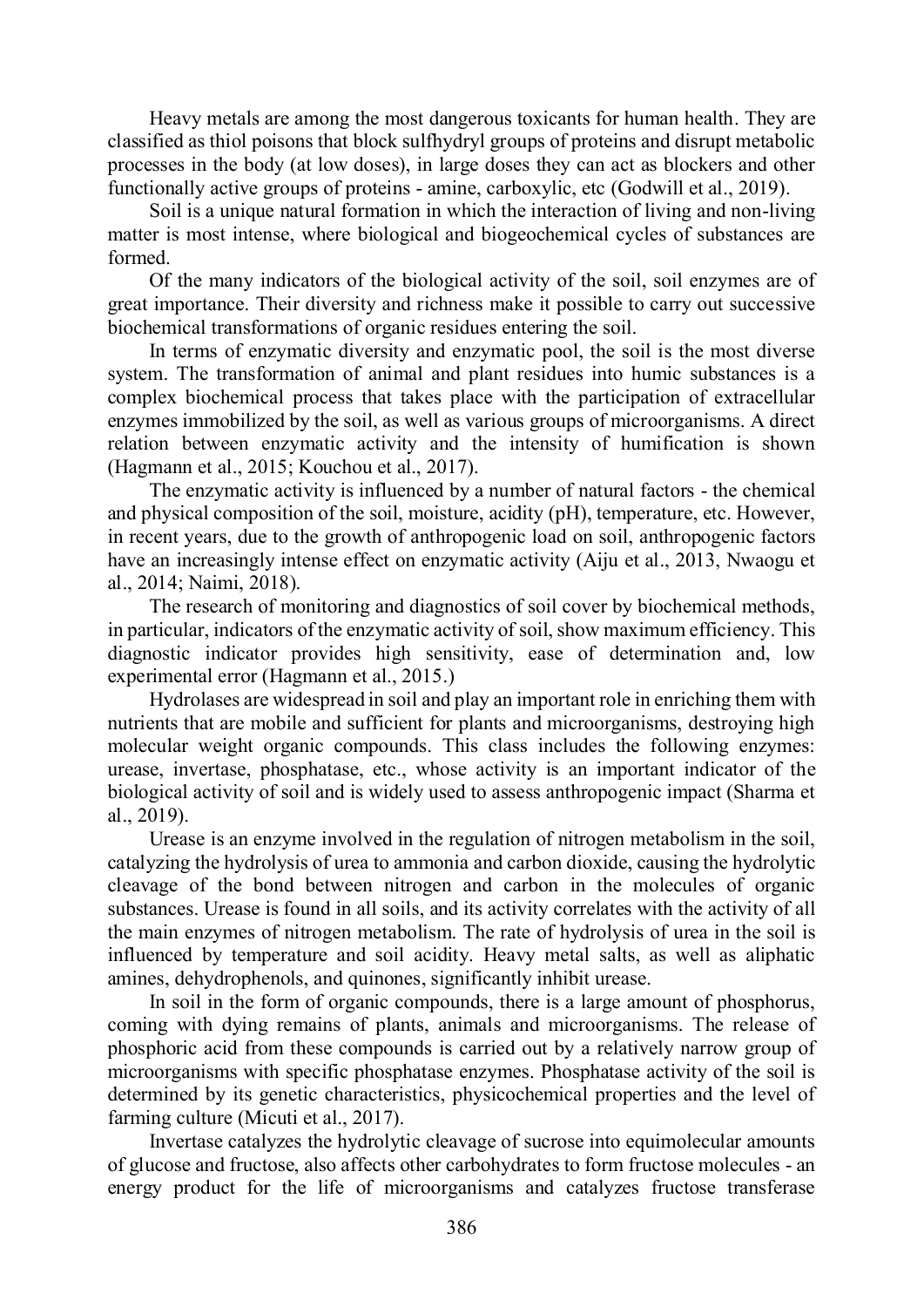reactions. The research by many authors has shown that the invertase activity reflects well the level of fertility and biological activity of soil (Maddela et al., 2017).

Enzymes belonging to the class of oxidoreductases catalyzes redox reactions that play a leading role in biochemical processes in the cells of living organisms, as well as in the soil. The most common oxidoreductases in soil are catalase and dehydrogenases, the activity of which is an important indicator of the genesis of soil.

The research by various authors (Mikanová et al., 2001; Makádi et al., 2019) has established that the activity of soil enzymes can serve as an additional diagnostic indicator of soil fertility and its changes as a result of anthropogenic impact. The use of enzymatic activity as a diagnostic indicator is facilitated by a low experimental error and a high stability of enzymes during storage of samples.

Thus, in the conditions of technogenic soil pollution, the search for measures to reduce the negative impact on the biosphere. One of the effective methods of reducing the negative consequences of soil contamination with heavy metals is the development of optimal systems for the use of fertilizers.

The purpose of this research was to study the effect of complex pollution by heavy metals on the enzymatic activity of podzolized chernozem under conditions of its sanitation.

#### MATERIALS AND METHODS

Developing agrochemical methods for decomposition of contaminated soil, in a stationary lysimetric experiment, a preliminary stage was carried out, in which the total content of Zn, Cu, Pb, Cd in podzolized chernozem, its hydrolytic acidity (pHhyd) in each lysimeter was studied and acidity was neutralized.

The soil at the experimental site has the following characteristics:  $pH_{\text{KCl}}$  6.2; humus content - 3.2%,  $P_2O_5$  - 229 mg kg<sup>-1</sup>, K<sub>2</sub>O - 250 mg kg<sup>-1</sup> of soil. The studies were carried out on the Meshchera ecopolygon (Polkovo, Ryazan district), in four-fold repetition.

According to the regional gradation of soil pollution levels, compiled on the basis of the geochemical background, the content of Cu of 90 mg kg<sup>-1</sup>, Zn - 110 mg kg<sup>-1</sup>, Pb - 40 mg kg<sup>-1</sup>, Cd - 0.6 mg kg<sup>-1</sup> in the soil represent increased pollution.

Modeling of the increased complex level of soil contamination was carried out by adding to the soil. In this case, chemically pure salts were used:  $Zn(CH_3COO)_2.2H_2O$ ;  $CuSO_4·5H_2O$ ; Pb(CH<sub>3</sub>COO)<sub>2</sub>; CdSO<sub>4</sub>.<br>For this, a soil layer of 20 cm depth was selected from the lysimeter. The calculated

dose of salts of Cu, Zn, Pb, and Cd was thoroughly mixed with this soil and placed in the same lysimeter.

The effect of the following fertilization systems was studied: organic (cattle manure), organo-mineral and mineral, where double superphosphate was used periodically and annually in increased doses. For podzolized heavy loamy chernozem, the manure rate is 100 t ha-1 (Table 1). The norms of mineral fertilizers, depending on the crop, are adopted according to the recommendations for our zone (Ivanov & Derzhavin, 2008).

The calculated fertilizer rates were evenly and manually distributed over the surface of the lysimeter, and then the soil was dug to a depth of 12–15 cm. The soil surface was levelled. A mixture of herbs (fescue, timothy, clover) was sown as an equalizing crop.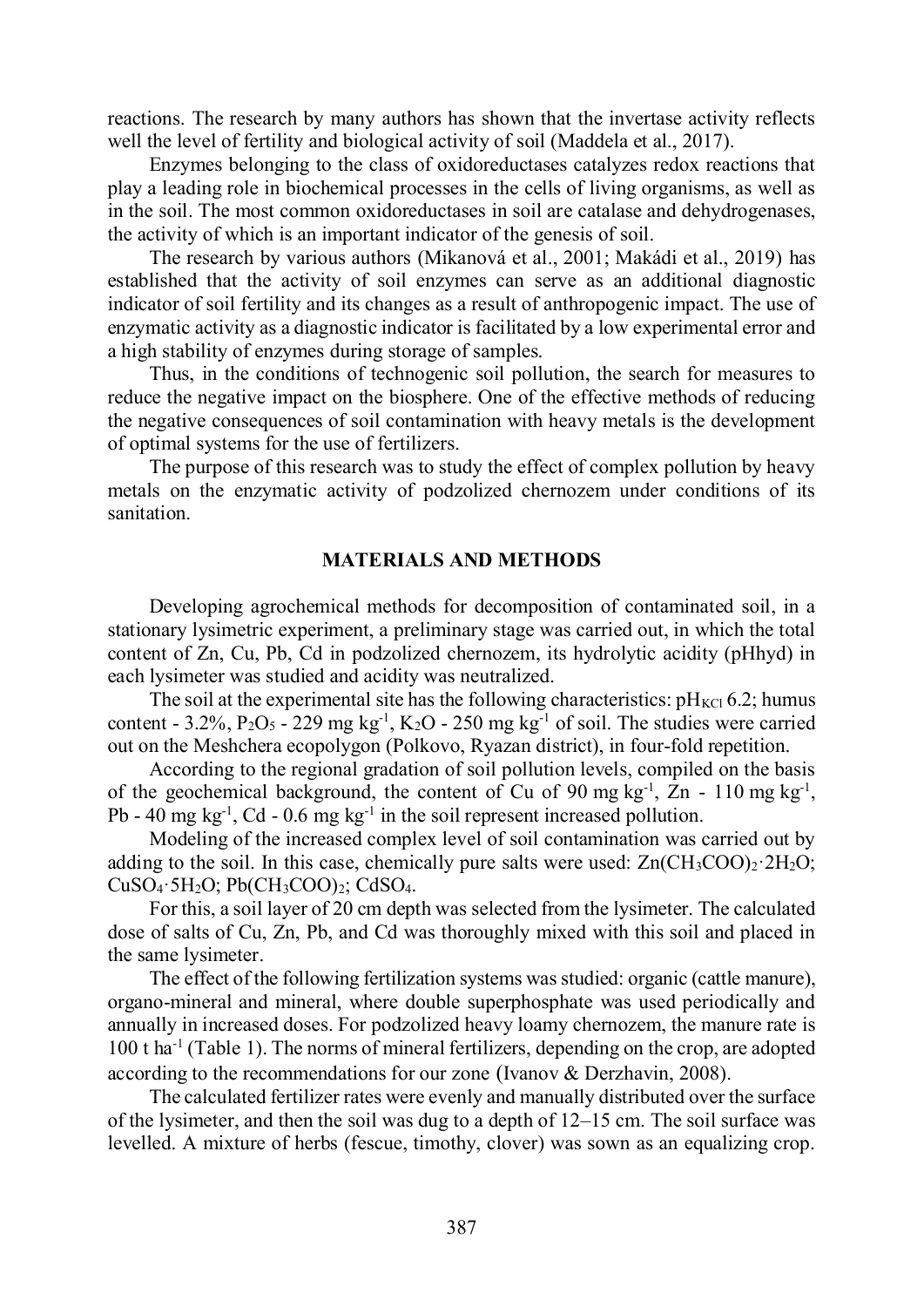As mineral fertilizers were used the urea (N - 46%), double superphosphate (P<sub>2</sub>O<sub>5</sub> - 44%), potassium sulphate (K<sub>2</sub>O - 48%).

| No of<br>variants | Variants                                                              | Abbreviations in<br>variant name tables      |
|-------------------|-----------------------------------------------------------------------|----------------------------------------------|
|                   | Control (without heavy metals and detoxification agents)              | Control                                      |
| $\overline{2}$    | Soil contaminated by a complex of heavy metals                        | Pollutants                                   |
| 3                 | Periodic application Cattle manure 100 t ha <sup>-1</sup>             | C100                                         |
| $\overline{4}$    | Periodic application Cattle manure 100 t ha <sup>-1</sup> +           | C100N1P1K1                                   |
|                   | $N60(N90)P60K60(K120)$ – annually depending on the crop               |                                              |
|                   | $(kg ha^{-1})$                                                        |                                              |
| 5                 | P2 - periodic application of phosphorus, once every 2 years           | P2N1K1                                       |
|                   | at a dose of 120 kg ha <sup>-1</sup> , annual use $N60(N90)K60(K120)$ |                                              |
| 6                 | P4 - periodic application of phosphorus, once every 4 years           | P <sub>4</sub> N <sub>1</sub> K <sub>1</sub> |
|                   | at a dose of 240 kg ha <sup>-1</sup> , annual use $N60(N90)K60(K120)$ |                                              |
|                   | P2 (e) - annual application of an increased dose of phosphorus        | P2(e)N1K1                                    |
|                   | $(120 \text{ kg ha}^{-1})$ and optimal doses N60(N90)K60(K120)        |                                              |

Table 1. The scheme of carrying out the field lysimetric experiment

The collection and analysis of soil samples for enzyme activity was carried out by methods generally accepted in enzymology and soil science. For comparative characteristics of different types of soils in terms of enzymatic activity, samples were taken at the end of the growing season (in september), in order to exclude the influence on the enzymatic activity of plants. An average soil sample from the top layer with a thickness of 0–5 cm was taken from each site. Uncontaminated soil without the use of fertilizers, was served as a control. The activity of catalase was determined by the gasometric method by the volume of released oxygen, based on measuring the rate of decomposition of hydrogen peroxide during its interaction with soil (Devyatova & Kramareva, 2008.)

To determine the dehydrogenase activity, colorless tetrazolium salts (2,3,5-triphenyltetrazolium chloride (TTC), which are reduced to red formazan compounds (triphenylformazan (TPF)), were used as a hydrogen acceptor. Determination of invertase activity was carried out by photocolorimetric method, which is based on taking into account the reducing sugars formed during the breakdown of sucrose (Khaziev, 2005). Phosphatase and urease activity was assessed using the Gaponyuk's and Malakhov's scale (Zvyagintsev, 1978) in mg  $P_2O_5$  10 g 1 h<sup>-1</sup> and in mg NH<sub>4</sub>  $+$  10 g 24 h<sup>-1</sup>, respectively.

The statistical processing of the results obtained was carried out by conventional methods (assessment of significance according to Fisher's and Student's criteria) using the Microsoft Excel software package.

## RESULTS AND DISCUSSION

#### Effect of detoxification on hydrolytic enzymes of podzolized chernozem

Urease is one of the enzymes for the transformation of nitrogen compounds in the medium (Bansal, 2018). We noted a significant change in the urease activity of the soil against the background of its contamination by heavy metals and the use of detoxification (Table 2). In the control variant, the urease activity was 7.6 μg NH<sub>4</sub> 10 g<sup>-1</sup>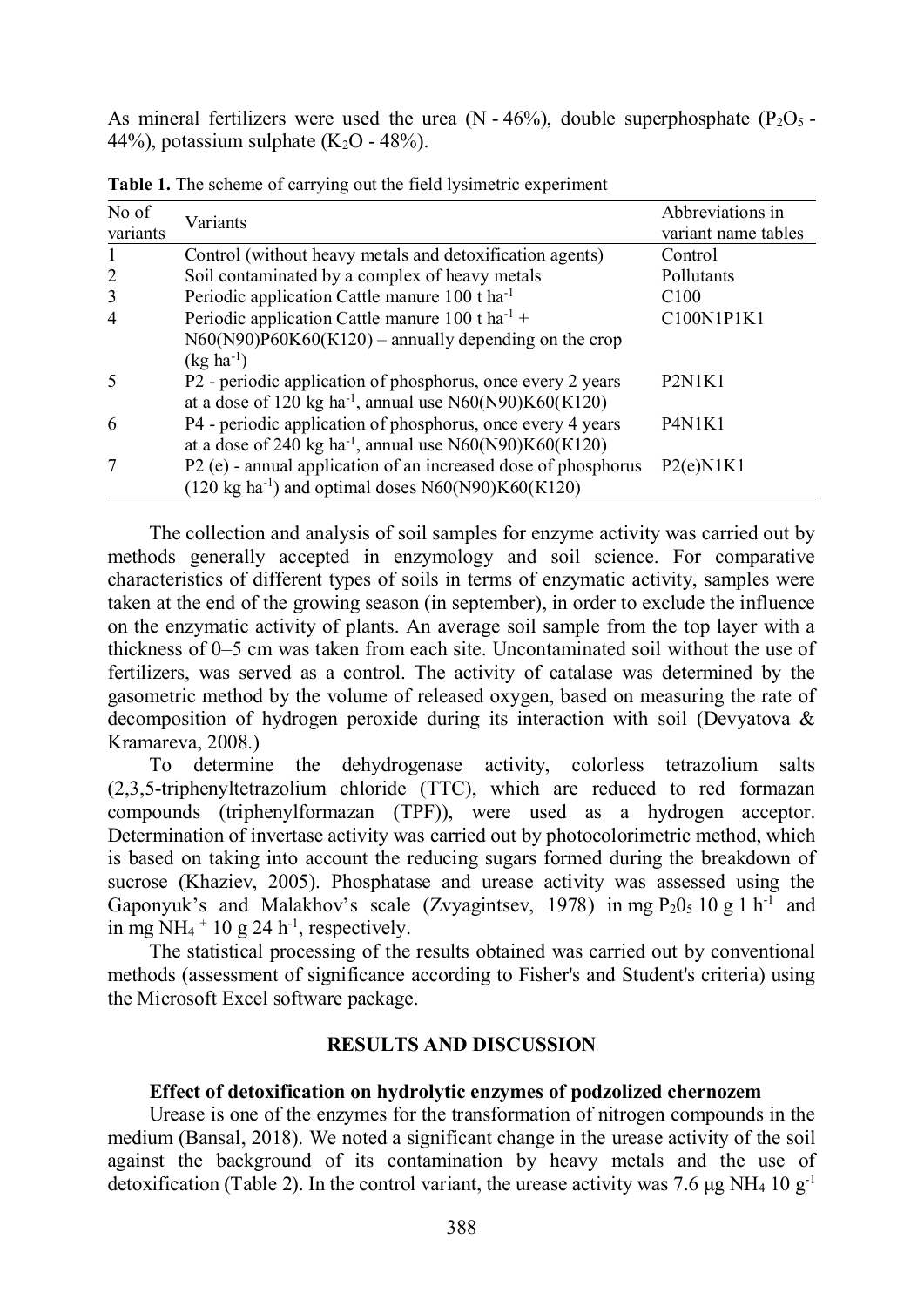soil. In a soil sample with complex pollution, a sharp decrease in the activity of urease was observed - to 1.5  $\mu$ g NH<sub>4</sub><sup>+</sup> g<sup>-1</sup> of soil, that is less than the control by 80.26% (Table 3). This is due to the strong inhibitory effect of pollutants on urease. A decrease in urease activity to a minimum level indicates a weakening of the biochemical processes

of the exchange of nitrogencontaining compounds, which may be the result of inhibition of the vital processes of microorganisms that synthesize urease.

According to the scale for assessing the degree of soil enrichment with enzymes (Table 4), this variant is characterized as very poor.

The application of various fertilizers contributed to the restoration of urease activity. However, it should be noted that the most effective method, according to our research, is an organo-mineral complex of fertilizers, the introduction of which made it possible not only to

Table 2. Hydrolytic enzymes of podzolized chernozem contaminated by heavy metals using sanitation methods

|                                              | Urease,                   | Invertase, | Phosphatase     |
|----------------------------------------------|---------------------------|------------|-----------------|
|                                              | $mg$ NH <sub>4</sub> $mg$ |            | $mg P_2O_5$     |
| Variants                                     | per                       | of glucose | per             |
|                                              | 10g                       | per $11 g$ | 10 <sub>g</sub> |
|                                              | for $24h$                 | for $24 h$ | for 1 h         |
| Control                                      | 7.6                       | 19.1       | 3.3             |
| Pollutants                                   | 1.5                       | 9.3        | 0.6             |
| C100                                         | 18.1                      | 47.1       | 4.1             |
| C100N1P1K1 25.7                              |                           | 51.2       | 4.9             |
| P2N1K1                                       | 8.7                       | 26.3       | 3.2             |
| P <sub>4</sub> N <sub>1</sub> K <sub>1</sub> | 9.2                       | 28.0       | 3.1             |
| P2(e)N1K1                                    | 8.9                       | 25.2       | 3.0             |
| LSD <sub>0.95</sub>                          | 0.04                      | 0.04       | 0.03            |

stop the negative effects of heavy metals, but also to increase the urease activity of the soil by 3.38 times (Table 2), i.e. it was  $25.7 \mu g NH_4$  10  $g^{-1}$  of soil - medium enriched with this enzyme.

| Variants                                     | Urease    | Invertase | Phosphatase | Catalase | Dehydrogenase |
|----------------------------------------------|-----------|-----------|-------------|----------|---------------|
| Pollutants                                   | $-80.26$  | $-53.03$  | $-81.81$    | $-50.00$ | $-85.71$      |
| C100                                         | $+144.73$ | $+36.87$  | $+24.24$    | $+19.44$ | $+20.00$      |
| C100N1P1K1                                   | $+238.16$ | $+158.59$ | $+48.48$    | $+55.56$ | $+45.71$      |
| P2N1K1                                       | $+14.47$  | $+32.83$  | $-03.03$    | $-8.33$  | $-11.73$      |
| P <sub>4</sub> N <sub>1</sub> K <sub>1</sub> | $+21.05$  | $+41.41$  | $-06.06$    | $-11.11$ | $-8.57$       |
| P2(e)N1K1                                    | $+17.1$   | $+27.27$  | $+27.27$    | $-11.11$ | $-11.43$      |

Table 3. Changes in enzyme activity in podzolized chernozem (in % compared to control)

The invertase activity of the control variant of the experiment is characterized as average - 19.1 mg of glucose per 1 g for 24 h. Especially strong depression of invertase is observed in the variant without the introduction of sanitation means, where its decrease in comparison with the control variant was by 53.03%. The use of fertilizers has led to a decrease in the negative impact on the soil of complex pollution by heavy metals. The best effect was obtained when using С100N1P1K1, the invertase activity here was 47.1 mg of glucose per 1 g for 24 h, which is higher by 158.59% in comparison with the control variant of the experiment. Probably, the enzymes show a higher resistance due to the organomineral complex, which stabilizes them in the soil environment.

The total phosphatase activity of the soil depends on the content of humus and organic phosphorus, which is a substrate for the enzyme. Soil contamination led to a decrease in phosphatase activity in comparison with the control variant by 81.81% and amounted to 0.6 mg  $P_2O_5$  per 10 g per 1 hour, which characterizes the chernozem as very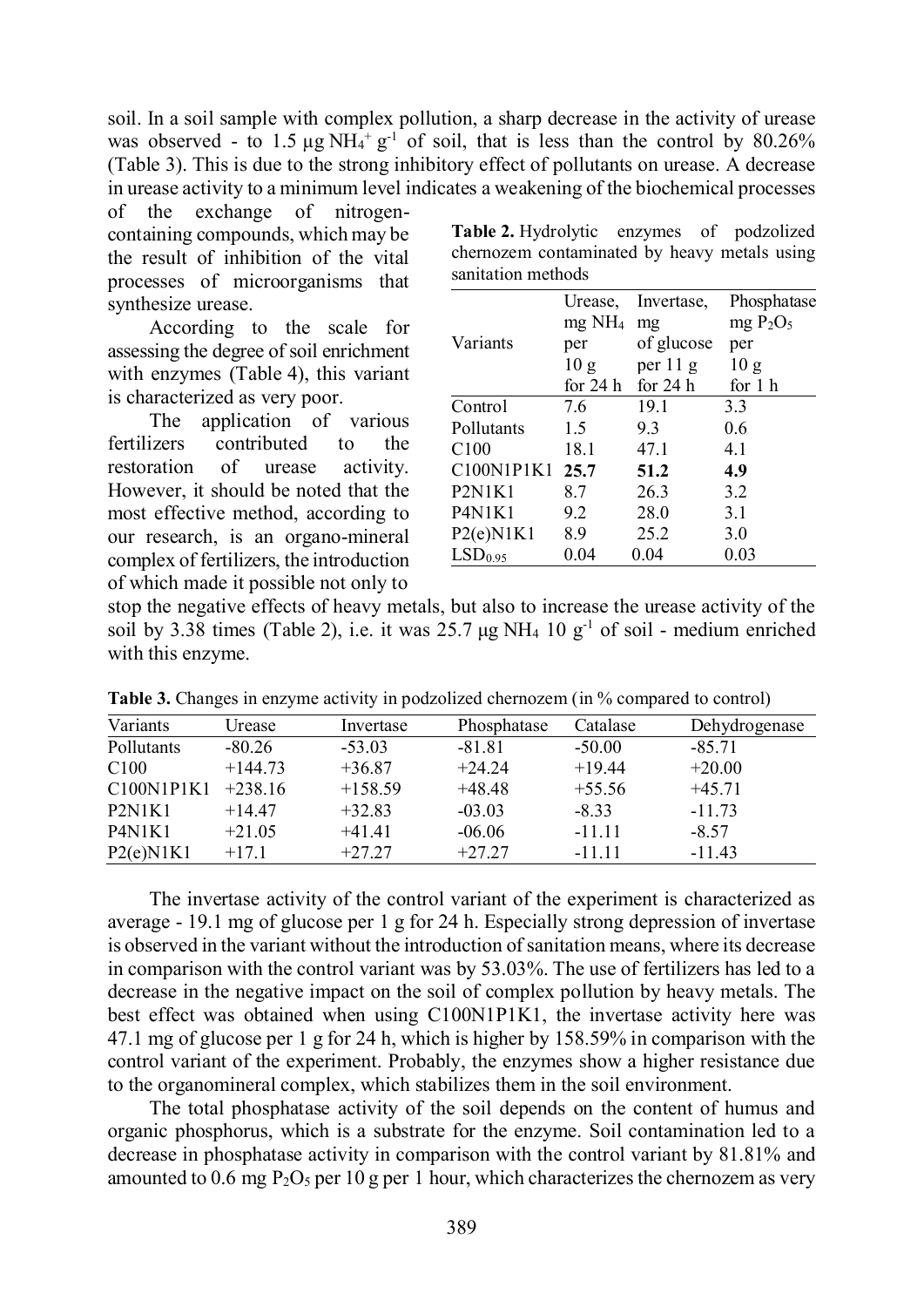poor (Table 3) in terms of the degree of enrichment with this enzyme. When using detoxification, an increase in phosphatase activity occurred from 3.0 (variant P2 (e) N1K1) to 4.9 mg  $P_2O_5$  (variant D100N1P1K1) per 10 g per 1 h.

| Soil            | Catalase,                             | Dehydrogenase, Invertase,     |                  | Urease,                                                                | Phosphatase,  |
|-----------------|---------------------------------------|-------------------------------|------------------|------------------------------------------------------------------------|---------------|
| enrichment rate | $O_2$ cm <sup>3</sup> g <sup>-1</sup> | mg TPF per 10 g mg of glucose |                  | $mg$ NH <sub>4</sub> ,                                                 | $mg P2O5$ per |
|                 | for 1 min                             | for 24 hours                  | per 1 g for 24 h | per $10 \text{ g}$ for $24 \text{ h}$ $10 \text{ g}$ per $1 \text{ h}$ |               |
| Very poor       | $\leq 1$                              | $\leq 1$                      | $\leq 5$         | $\leq$ 3                                                               | ${}_{0.5}$    |
| Poor            | $1 - 3$                               | $1 - 3$                       | $5 - 15$         | $3 - 10$                                                               | $0.5 - 1.5$   |
| Average         | $3 - 10$                              | $3 - 10$                      | $15 - 50$        | $10 - 30$                                                              | $1.5 - 5.0$   |
| Rich            | $10 - 30$                             | $10 - 30$                     | $50 - 150$       | $30 - 100$                                                             | $5 - 15$      |
| Very rich       | >30                                   | $>$ 30                        | > 150            | >100                                                                   | >15           |

Table 4. Scale for assessing the degree of soil enrichment with enzymes according to D.G. Zvyagintsev (Zvyagintsev, 1978)

The influence of chemical compounds in the composition of fertilizers on the enzymatic activity can be either direct (inhibitors or activators of the action of enzymes), or indirect (influence on the growth and development of soil organisms and plants that produce enzymes). A number of authors (Khaziev, 1982; Gianfreda et al., 2005) say that, in general, fertilizers have a powerful effect on the enzymatic activity of soils. On all soils, complex mineral fertilizer (NPK) was more effective, especially when combined with organic fertilizers, as opposed to individual types. At the same time, the effect of Expansive Coverants of Carentae and Particular contents of the same (Burster, Density of Dependient and Covernight The Theoretic for This Covernic for the same of the same of the same of the same of the same of the same o

High doses of phosphorous fertilizers reduced the activity of phosphohydrolytic enzymes, and at low doses their activity increased. For nitrogen fertilizers, the activity of all enzymes, especially phosphatase and invertase, increases (Khaziev, 2018). Stable high enzymatic activity is achieved by systematic application of fertilizers to the soil, especially organic fertilizers together with mineral fertilizers, which corresponds to our research.

## The effect of detoxification on oxidoreductases in podzolized chernozem

Catalase plays an important role in the neutralization of hydrogen peroxide, toxic to soil living organisms, which enters the soil as a result of their high physiological

activity during unfavorable living conditions. Researchers have noted the sensitivity of this enzyme to the content of heavy metals (Murali & Patel, 2017; Jaworska & Lemanowicz, 2019; Aponte et al., 2020).

Soil contamination by a complex of heavy metals led to a 2-fold decrease in catalase activity compared with the control variant of the experiment and amounted to 1.8,  $O_2$ cm<sup>3</sup> g<sup>-1</sup> per 1 min, which characterizes P4N1K1 it as poor in the degree of enrichment with this enzyme (Table 5).

Table 5. Oxidoreductases of podzolized chernozem contaminated by heavy metals using sanitation methods

|                                              | Catalase,                             | Dehydrogenase,    |
|----------------------------------------------|---------------------------------------|-------------------|
| Variants                                     | $O_2$ cm <sup>3</sup> g <sup>-1</sup> | mg TPF per        |
|                                              | per 1 min                             | $10$ g for $24$ h |
| Control                                      | 3.6                                   | 3.5               |
| Pollutants                                   | 1.8                                   | 0.5               |
| C <sub>100</sub>                             | 4.3                                   | 4.2               |
| C100N1P1K1                                   | 5.6                                   | 5.1               |
| P <sub>2</sub> N <sub>1</sub> K <sub>1</sub> | 3.3                                   | 3.1               |
| P4N1K1                                       | 3.2                                   | 3.2               |
| P2(e)N1K1                                    | 3.2                                   | 3.1               |
| LSD <sub>0.95</sub>                          | 0.04                                  | 0.03              |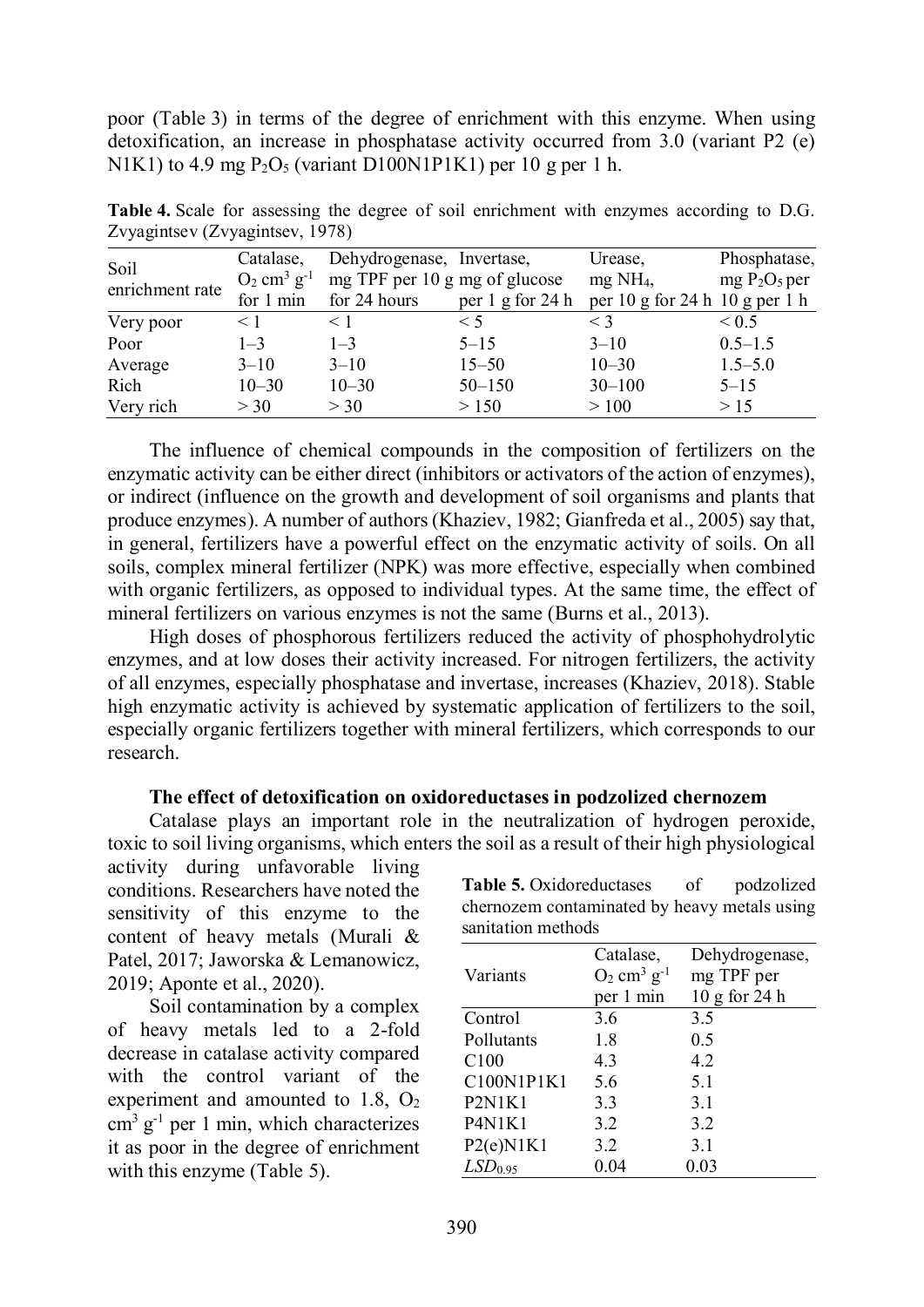The use of mineral fertilizers promoted the activation of catalase, however, it did not fully compensate for their negative effect and was 8.33–11.11% lower than in the control variant. The use of С100N1P1K1 led to an increase in catalase activity by 55.56% and amounted to 5.6  $O_2$  cm<sup>3</sup> g<sup>-1</sup> per 1 min, which classifies the soil as a medium supplied with this enzyme (Table 4).

Dehydrogenases are enzymes that are involved in the respiration process, splitting off hydrogen from oxidized substrates. The activity of dehydrogenases is an informative indicator, since it depends on the intensity of the processes of nitrification, nitrogen fixation, respiration, and oxygen absorption by the soil. Therefore, even with a low level of technogenic load on the soil, its dehydrogenase activity decreases. This makes it possible to use indicators of the activity of these enzymes in the diagnosis of soil pollution by heavy metals (Wiatrowska et al., 2015, Łukowski & Dec, 2018)

Soil microorganisms have different resistance to heavy metals and are in constant interaction with each other and the soil. Therefore, the reaction of the microbiocenosis to heavy metals is determined by their interaction with the soil, their effect on microorganisms and on the competitive relationships of microorganisms (Micuti et al., 2017).

In general, these processes, according to Wolińska & Stepniewska (2012), are reflected in the change in the level of dehydrogenase activity, that is, in its inhibition, depending on the specific ecotoxicological situation. Explaining the reasons for the decrease in the enzymatic activity of the soil (Burns et al., 2013, Khaziev, 2018) under the influence of heavy metals, they are attributed to blocking the respiration chains and delaying the synthesis of enzymes of microorganisms while suppressing their growth.

According to the obtained data, presented in the Table 5, the activity of dehydrogenases in the variant 'Pollutant' decreased by 7 times compared to the control and amounted to 0.5 mg TPF per 10 g per 24 hours, which characterizes chernozem as very poor in the degree of enrichment with this enzyme. The use of mineral fertilizers made it possible to reduce the toxic effect of heavy metals, however, these sanitation measures did not allow to return to the indicators of clean, uncontaminated soil. The organo-mineral complex of fertilizers had the best effect. In this variant, there was an increase in dehydrogenase activity by 45.71% in comparison with the control variant.

Adding fertilizers to the soil not only improves the nutrition of plants, but also changes the conditions for the existence of soil microorganisms, which also need mineral elements. Under favorable climatic conditions, the number of microorganisms and their activity after fertilizing the soil increases significantly (Godwill et al., 2019).

#### CONCLUSIONS

In conditions of soil contamination with heavy metals, it is important to find ways to overcome their negative impact on agrocenoses. One of the methods can be the means of agrochemistry-organic and mineral fertilizers. The use of detoxicants helps to reduce the negative effect of toxicants on the studied indicators of the enzymatic activity of the soil. In the conducted studies, it was revealed that the organomineral system of fertilizers had the greatest protective effect on the enzymatic activity, which allowed to increase the activity of soil urease by 3.38 times, invertase - by 2.47 times, phosphatase - by 1.48 times, dehydrogenase - by 1.46 times, catalase - by 1.60 times.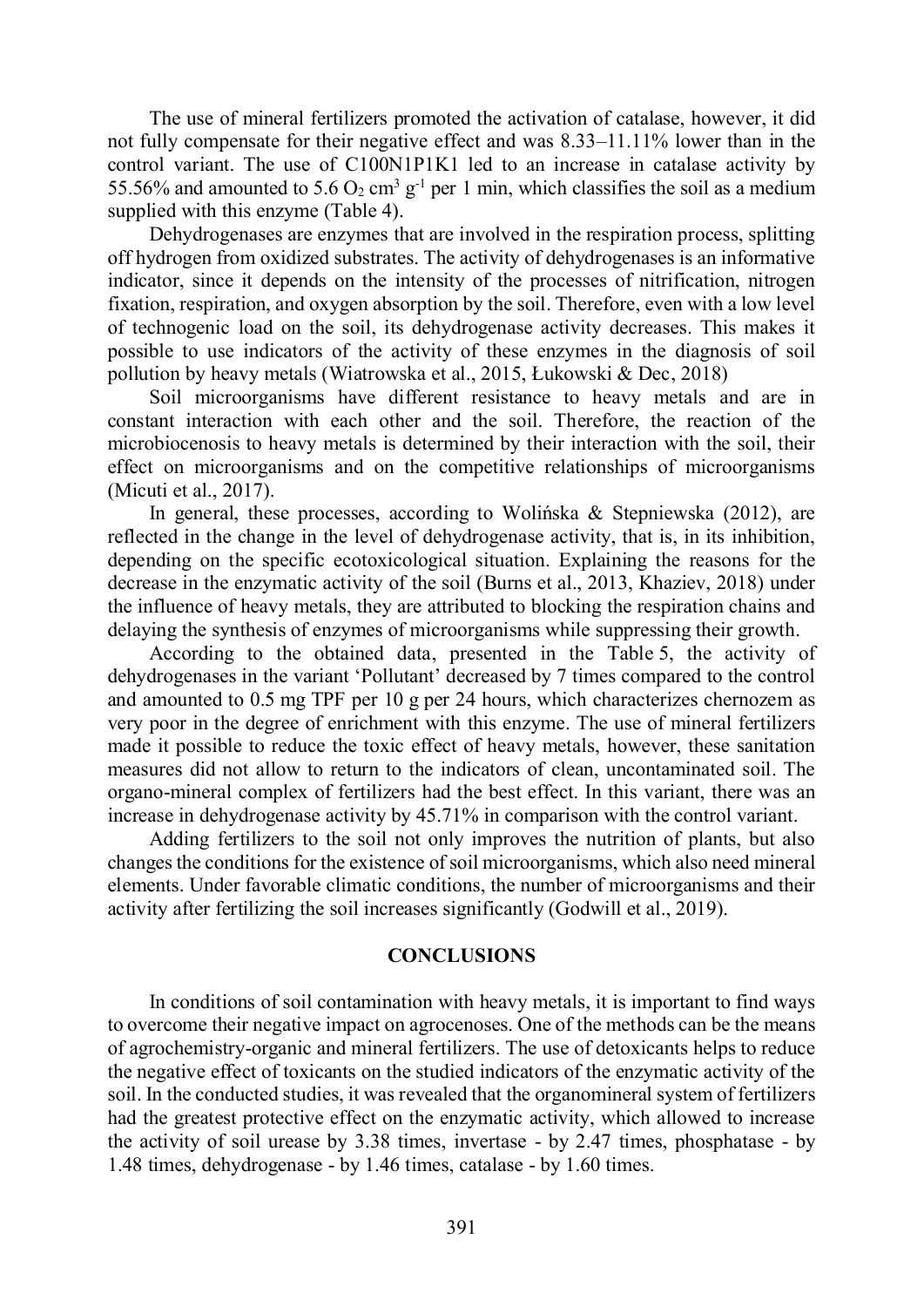### **REFERENCES**

- Aiju, L., Honghai, W., Peiling, G. & Hong-zhi, X. 2013. Chemical Fractionation Of Cu And Zn And Their Impacts On Microbial Properties In Slightly Contaminated Soils. International Journal of Agricultural Research, Innovation and Technology 3(1), 20–25. doi.org/10.3329/ijarit.v3i1.16045
- Aponte, H., Meli, P., Butler, B., Paolini, J., Matuse, F., Merinoe, C., Cornejo, P. & Kuzyakov, Ya. 2020. Meta-analysis of heavy metal effects on soil enzyme activities. Science of The Total Environment 737. doi: 10.1016/j.scitotenv.2020.139744
- Bansal, O.P. 2018. The Influence of Potentially Toxic Elements on Soil Biological and Chemical Properties Published. Environmental Science. doi:10.5772/intechopen.81348
- Burns, R., Deforest, J., Marxsen, J., Sinsabaugh, R., Stromberger, M., Wallenstein, M., Weintraub, M. & Zoppini, A. 2013. Soil enzymes in a changing environment: Current knowledge and future directions. Soil Biology and Biochemistry 58, 216–234. doi.org/10.1016/j.soilbio.2012.11.009
- Gamzaeva, R.S. 2018. Soil enzymes: textbook. method. manual to practice. classes for students in the direction of training. 35.04.03 Agrochemistry and agro-soil science (Ed. Gamzaeva, R.S). St. Petersburg: SPbGAU, 56 pp.
- Gianfreda, L., Rao, M.A., Piotrowska, A., Palumbo, G. & Colombo, C. 2005. Soil enzyme activities as affected by anthropogenic alterations: intensive agricultural practises and organic pollution. Science of the Total Environment 341, 265–279.
- Gromakova, N., Mandzhieva, S., Minkina, T., Birukova, O., Kolesnikov, S., Motuzova, G., Chaplygin, V., Barsova, N., Zamulina, I., Sushkova, S. & Litvinov, Y. 2017. Effect of Heavy Metals on the Enzymatic Activity of Haplic Chernozem under Model Experimental Conditions. OnLine Journal of Biological Sciences 17(3), 143–150. doi.org/10.3844/ojbsci.2017.143.150
- Godwill, E., Ferdinand, P., Nwalo, N. & Unachukwu, M. 2019. Mechanism and Health Effects of Heavy Metal Toxicity in Humans, 23 pp. doi.org/10.5772/intechopen.82511
- Devyatova, T.A. & Kramareva, T.N. 2008. Soil bio-diagnostics. Training manual. 140 pp. (in Russian).
- Hagmann, D.F., Goodey, N. & Krumins, J. 2015. Effect of metal contamination on microbial enzymatic activity in soil. Soil Biology and Biochemistry 91, 291–297. doi:10.1016/J.SOILBIO.2015.09.012
- Jaworska, H. & Lemanowicz, J. 2019. Heavy metal contents and enzymatic activity in soils exposed to the impact of road traffic. Scientific Reports 9, 19981. doi.org/10.1038/s41598- 019-56418-7
- Ivanov, A.L. & Derzhavin, L.M. 2008. Methodological guidelines for designing the use of fertilizers in adaptive landscape farming technologies. Ministry of Agriculture of the Russian Federation, Russian Academy of Agricultural Sciences. Moscow, RASKHN, 392 pp.
- Khaziev, F.Kh. 2018. Ecological relations of the enzymatic activity of soil. *ÈKOBIOTEH*. 1, 80–92. doi.org/10.31163/2618-964X-2018-1-2-80-92.
- Khaziev, F. Kh. 2005. Methods of soil enzymology. Nauka, Moscow, 252 pp.
- Khaziev, F. Kh. 1982. System-ecological analysis of the enzymatic activity of soils. Nauka, Moscow, 203 pp.
- Kouchou, A., Rais, N., Thoisy, J.-Ch., Duplay, J., Ghazi, M., Elsass, F., Ijjaali, M. & Ghachtouli, N. El. 2017. Behavior of Enzyme Activities Exposed to Contamination by Heavy Metals and Dissolved Organic Carbon in Calcareous Agricultural Soils. Soil and Sediment Contamination: An International Journal 26(3), 259–276. doi: 10.1080/15320383.2017.1289499